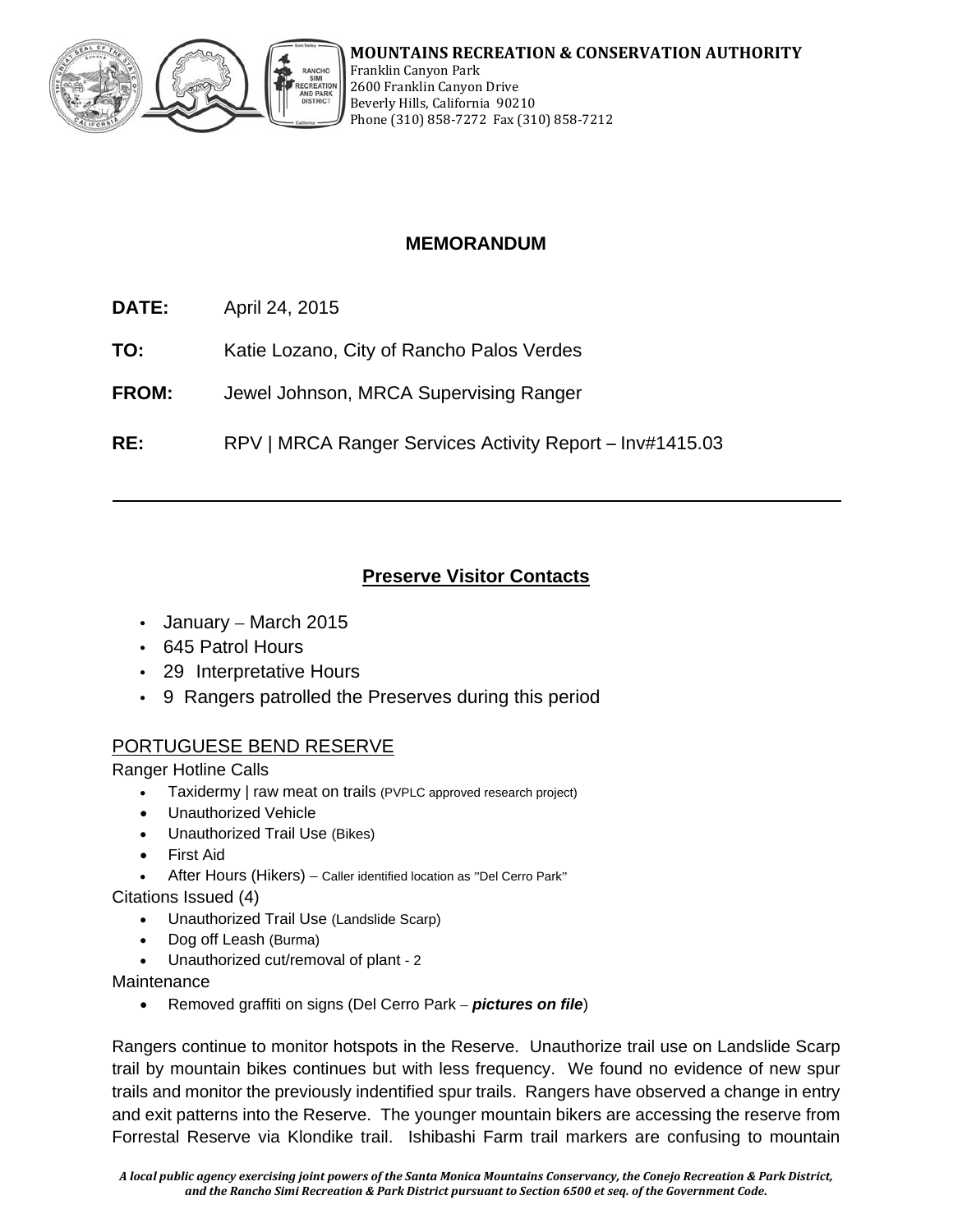bikers. There are two trail markers that say bikes allowed and and one says no bikes, which is stacked on top of a marker that allows bikes *(pictures on file).* Rangers are monitoring the unauthorized trail use on Rim trail and two spur trails that drop down onto Burma road. The overall compliance with all user groups continues to be high. There has been an increase in questions about how to get back to Crenshaw Boulevard. Recommend directional signage be included in trail sign plans. There has been improvement on hikers bringing sufficient water.

### FILIORUM RESERVE

Ranger Hotline Calls

• No Calls

Citations Issued

• No Citations issued

Maintenance

- Dismantled structure
- Remove human waste covered clothing

There has been an increase in usage and Rangers continue to recommend clarifying trail system. The lack of adequate signage continues to be an issue on the Eucalyptus *(pictures on file)*, Pony and Ford trails. The lack of adequate signage allows for the user to go onto private property and create spur trails. Rangers are monitoring an unauthorized equestrian trail system off Vanderlip and Gary's Gulch trail.

Ranger's received a report that a homeless camp was found off Eucalyptus. The trail was checked and we found no evidence of homeless activity. The area appeared to be an old party/hang out spot. The two lean-to structures were dismantled and an old abandoned bike jump was found. The clothing with human waste looked to be an emergency pit stop/accident that was used to clean up. The clothing was removed from the trail.

### FORRESTAL RESERVE

Ranger Hotline Calls

- Dogs off Leash
- GPS coordinates
- Unauthorized Trail Use

Citations Issued

• No Citations issued

Maintenance

• Trash Pick-up (need lids)

## ABALONE COVE RESERVE

Ranger Hotline Calls

- Dog off Leash
- Sea Lions on Beach
- "Ruin" Gate Locked
- Memorial at Inspriation Point
- Fuel Pump found
- Access to Beach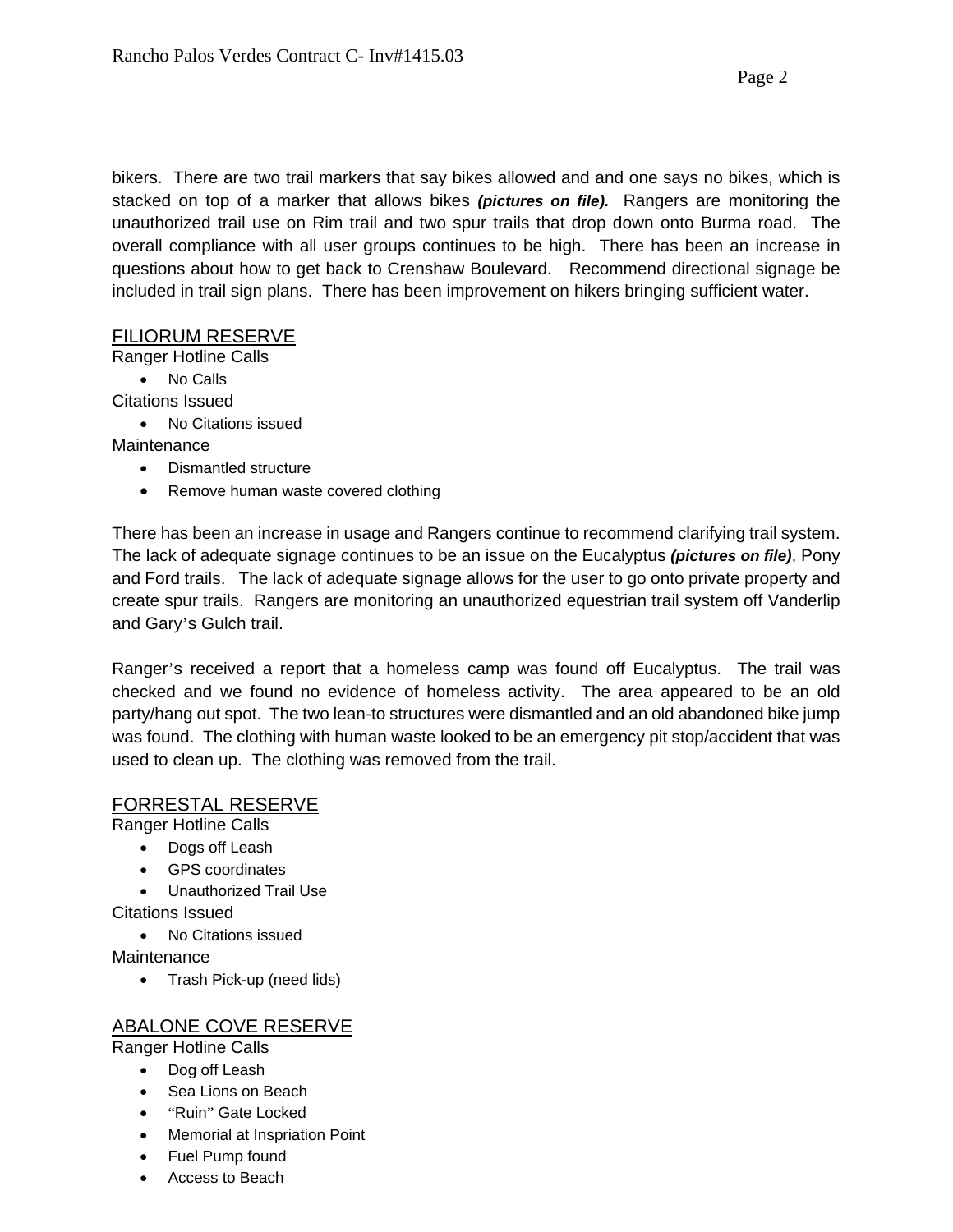### ABALONE COVE RESERVE cont'

• People crossing around point

Citations Issued (7)

- Dog off Leash (Sea Dalia)
- Unauthorized Vehicle (Beach School)
- Alcohol on Beach 3 (No Bail Schedule)
- Nudity 2 (Sacred Cove)

**Maintenance** 

- Remove graffiti on Port-a-Potty and signs *(pictures on file)*
- Removed rope attached to fencing at Abalone Cave Trail *(pictures on file)*
- Report fencing repair on the Abalone Loop Trail *(pictures on file)*

Abalone Cove has seen an increase in usage and Rangers at the direction of the "City" monitor Sacred Cove, especially during high tide events. There has been an increase in graffiti and scheduled after hour patrols will be assigned as we get closer to summer. We received several calls and questions regarding the sea lions on the beaches.

### OCEAN TRAILS RESERVE (including Founders Park | RPV Beach)

Ranger Hotline Calls

- Spraying blue/green along roadside near Trump Golf (forward info to Public Works)
- Sea Lion
- Rattlesnake on trail

Citations Issued (2)

• Dog on Beach - 2

Maintenance

• Pick-up litter in La Rotunda parking lot

Paragliders returned to the bluffs and additional signage is recommended for the top of the bluffs (take-off spot) and behind the lifeguard stand on RPV Beach (landing and spur trail up to take-off spot). Dogs off leash and on beach continue to be an issue.

### VICENTE BLUFFS RESERVE

Ranger Hotline Calls

- No calls
- Citations Issued (3)
	- Fishing without License 2 (Pelican Cove)
	- Unlawful Take (Pelican Cove)

**Maintenance** 

• Pick-up litter

There has been an increase in fishing activity in Pelican Cove. We are monitoring the unauthorized beach access by fisherman and divers. Rangers are being approached by divers inquiring where to access beaches since installation of "Area Closed – No Beach Access" signs along Seascape Trail.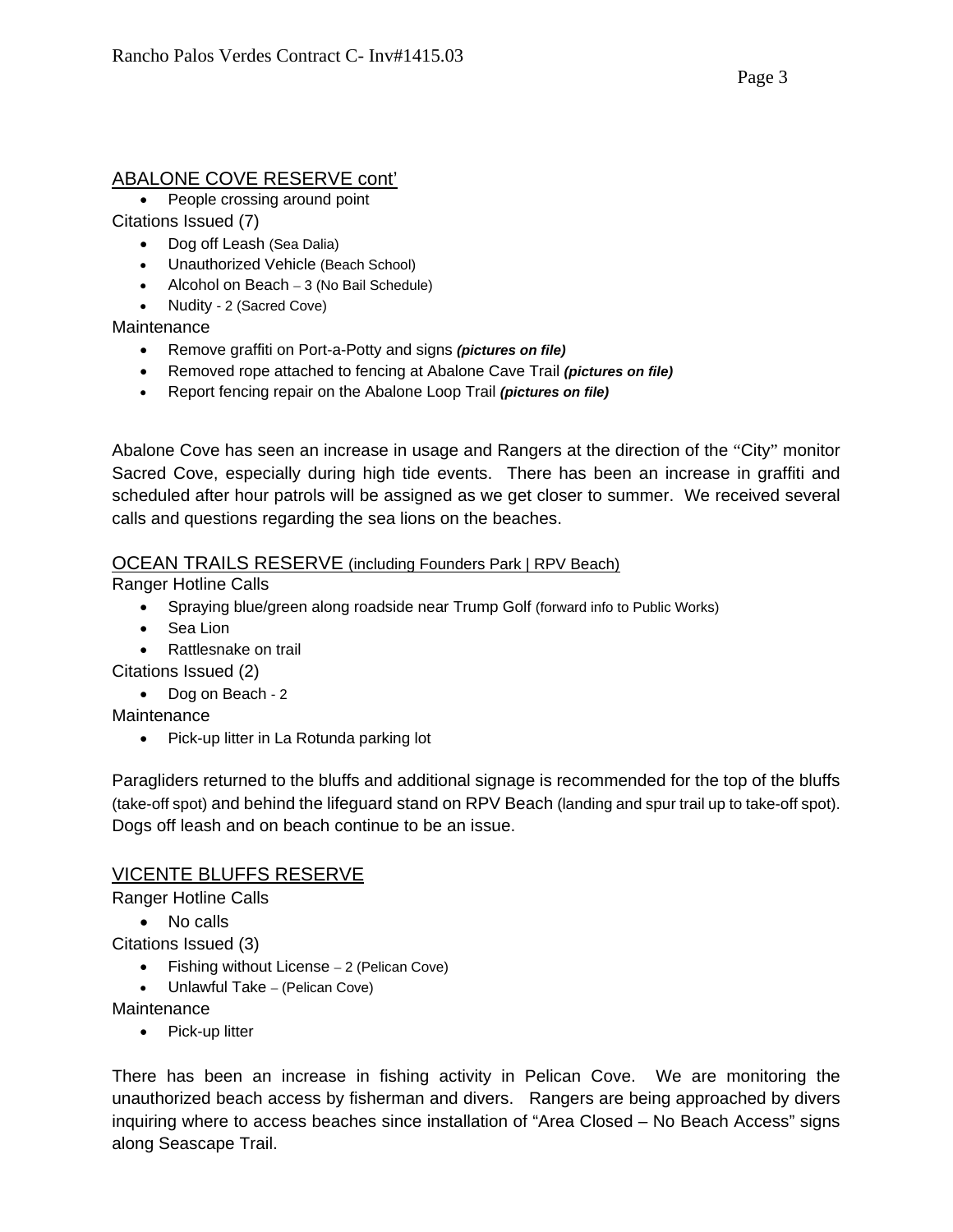## SAN RAMON RESERVE

Ranger Hotline Calls

• No Calls

Citations Issued (2)

• Dogs Off Leash - 2

Maintenance

• Pick-up Litter at Overlooks (trash cans need lids)

Rangers are monitoring the bike jumps in the reserve and there is evidence they are rebuilding in same location. There is a new spur trail being used primarily by hikers because is a safer and easier trail to access the reserve at the top of Palos Verdes Drive East. *(pictures on file)* We recommend developing a plan to create a sustainable trail head the reserve. We are monitoring the increased activity in the debris basin of San Ramon Canyon and periodically checking for graffiti.

## THREE SISTERS RESERVE

Ranger Hotline Calls

- No Calls
- Citations Issued
	- No Citations

**Maintenance** 

• No Maintenance

## MISC RANGER HOTLINE CALLS

- Film Permit info
- Smoking at Ladera Linda
- Archery Range Info
- Bow and Arrow trail covered in gravel
- Directions to trails
- Where to fish

### INTERPRETATIVE PROGRAMS

- Junior Ranger Programs
	- o January 31 Program Orientation (Forrestal Reserve)
	- o February 21 Geology and Palos Verdes Landslide History and Exploration (Portuguese Bend Reserve)
	- o March 21 Bees, Bugs and Birds: Learn animal tracking and bird watching skills, finding clues about the wildlife living in the hills.
- Ranger-led Night Hike: Sounds of the Preserve at night and learn about the nocturnal animals